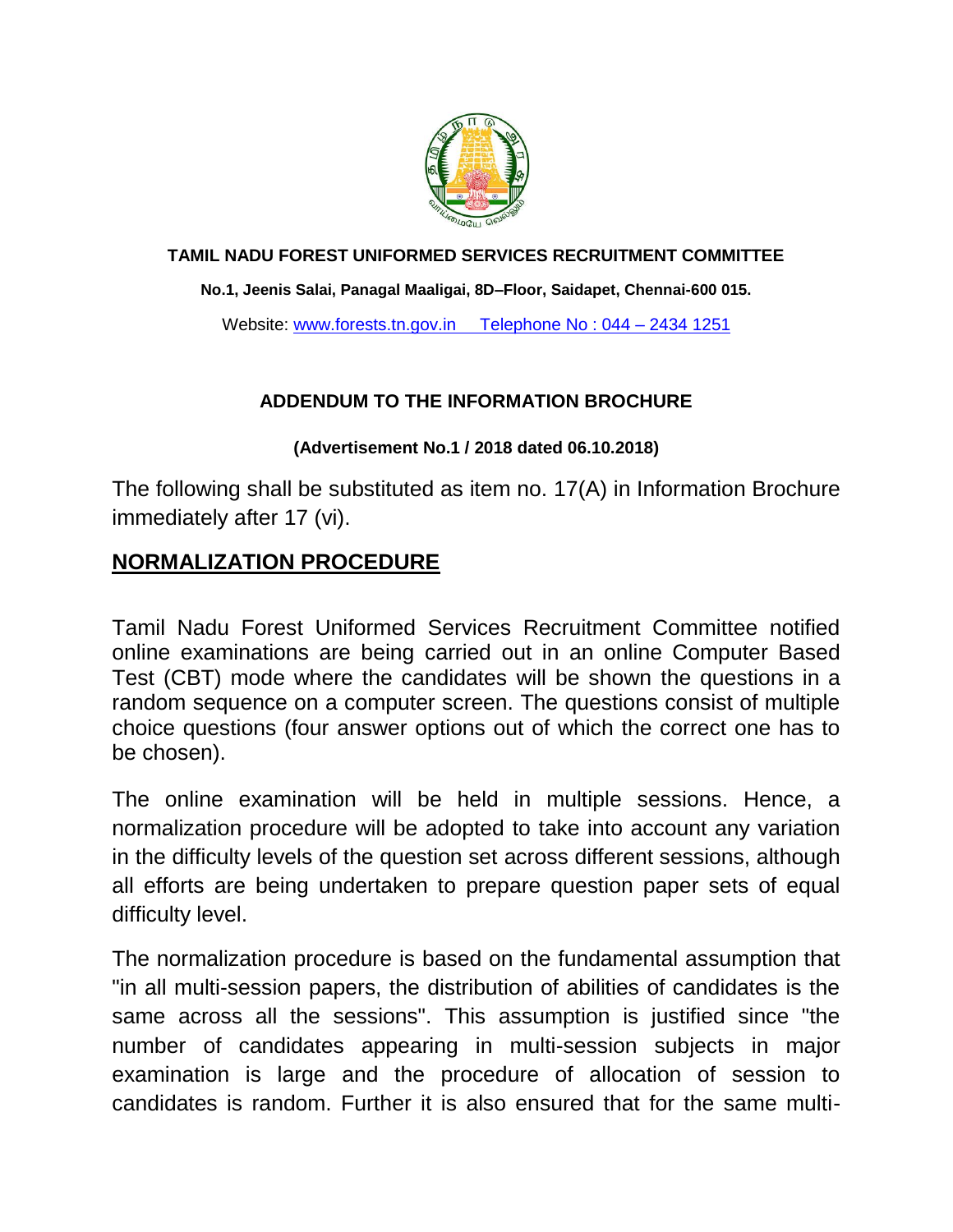session subject, the number of candidates allotted in each session is of the same order of magnitude."

The candidate's final score after normalization will be different than the raw score (score arrived with reference to final answer key). 'Final score' may be equal or greater or lesser than the raw score depending on the average, standard deviation, average of marks scored by top 0.1% or 10 candidates (whichever is larger) of a particular session, as compared with sum of averages, standard deviation, average of marks scored by top 0.1% or 10 candidates (whichever is larger) of all the sessions.

# **NORMALIZATION FORMULA :-**

$$
\boldsymbol{N}_{ij} = \, \boldsymbol{M}_g^g + \, \frac{\boldsymbol{\bar{M}}_t^g - \boldsymbol{M}_g^g}{\boldsymbol{\bar{M}}_{ti} - \boldsymbol{M}_{iq}} \Big( \boldsymbol{M}_{ij} - \boldsymbol{M}_{iq} \Big)
$$

Nij: is the Normalized marks obtained by the jth candidate in ith session.

Mij: is the actual marks obtained by the jth candidate in i th session.

Miq: is the sum of the mean marks and standard deviation of the ith session i.e.  $(\mu + \sigma)_{i.}$ 

Mgt: is the average of the top 0.1 % or top 10 (whichever is larger) candidates considering all sessions.

Mgg: is the sum of mean and standard deviation marks  $(\mu + \sigma)$  of the candidates in the paper considering all sessions.

Mti: is the average marks of the top 0.1% of the candidates or top 10 (whichever is larger) in the ith session

Miq: is the sum of the mean marks and standard deviation of the ith session

On Rearranging we get the formula as

$$
\frac{N_{ij}-M_g^g}{M_{ij}-M_{iq}}=\frac{\overline{M}_t^g-M_g^g}{\overline{M}_{ti}-M_{iq}}
$$